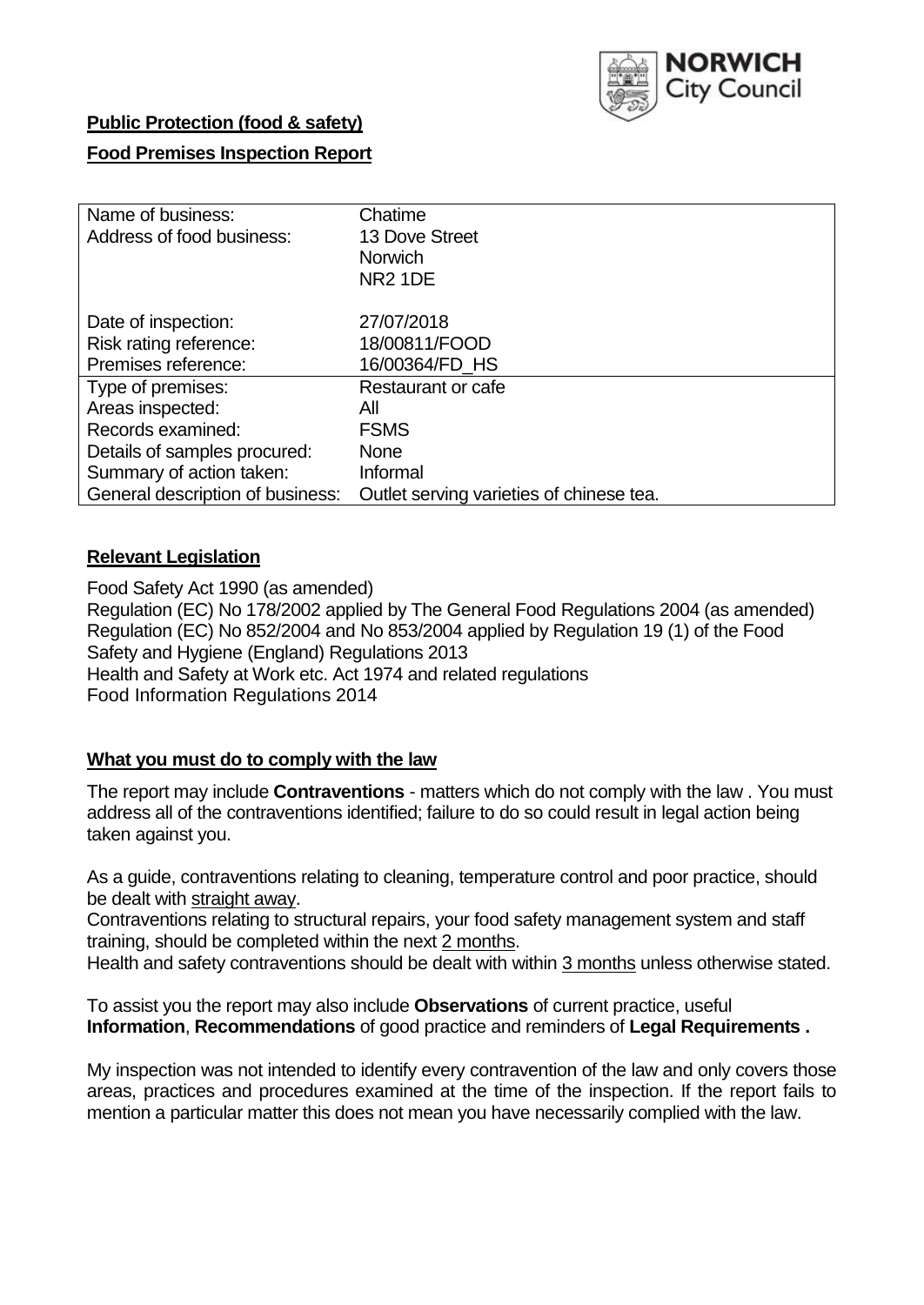# **FOOD SAFETY**

#### **How we calculate your Food Hygiene Rating:**

The food safety section has been divided into the three areas which you are scored against for the hygiene rating: 1. food hygiene and safety procedures, 2. structural requirements and 3. confidence in management/control procedures. Each section begins with a summary of what was observed and the score you have been given. Details of how these scores combine to produce your overall food hygiene rating are shown in the table.

| <b>Compliance Area</b>                     |          |    |           | <b>You Score</b> |                |    |           |    |                |  |  |
|--------------------------------------------|----------|----|-----------|------------------|----------------|----|-----------|----|----------------|--|--|
| Food Hygiene and Safety                    |          |    |           | $\Omega$         | 5              | 10 | 15        | 20 | 25             |  |  |
| <b>Structure and Cleaning</b>              |          |    |           | $\Omega$         | 5.             | 10 | 15        | 20 | 25             |  |  |
| Confidence in management & control systems |          |    | $\Omega$  | 5                | 10             | 15 | 20        | 30 |                |  |  |
|                                            |          |    |           |                  |                |    |           |    |                |  |  |
| <b>Your Total score</b>                    | $0 - 15$ | 20 | $25 - 30$ |                  | $35 - 40$      |    | $45 - 50$ |    | > 50           |  |  |
| <b>Your Worst score</b>                    | 5        | 10 | 10        |                  | 15             |    | 20        |    | $\blacksquare$ |  |  |
|                                            |          |    |           |                  |                |    |           |    |                |  |  |
| <b>Your Rating is</b>                      | 5        |    |           | 3                | $\overline{2}$ |    |           |    | $\Omega$       |  |  |

Your Food Hygiene Rating is 4 - a good standard



## **1. Food Hygiene and Safety**

Food hygiene standards are high. You demonstrated a very good standard of compliance with legal requirements. You have safe food handling practices and procedures and all the necessary control measures to prevent cross-contamination are in place. Some minor contraventions require your attention. **(Score 5)**

### Hand-washing

**Contravention** The following evidence indicated hand-washing was not suitably managed:

- No paper towels in WC nor at hand wash basin next to Ice Machine
- wash hand basin dirty

### Personal Hygiene

**Contravention** The wash-hand basin was not in regular use. Regular hand washing is important for personal cleanliness. Remind all food handlers of the need to wash their hands before starting or returning to work, and specifically: :

• After using the toilet;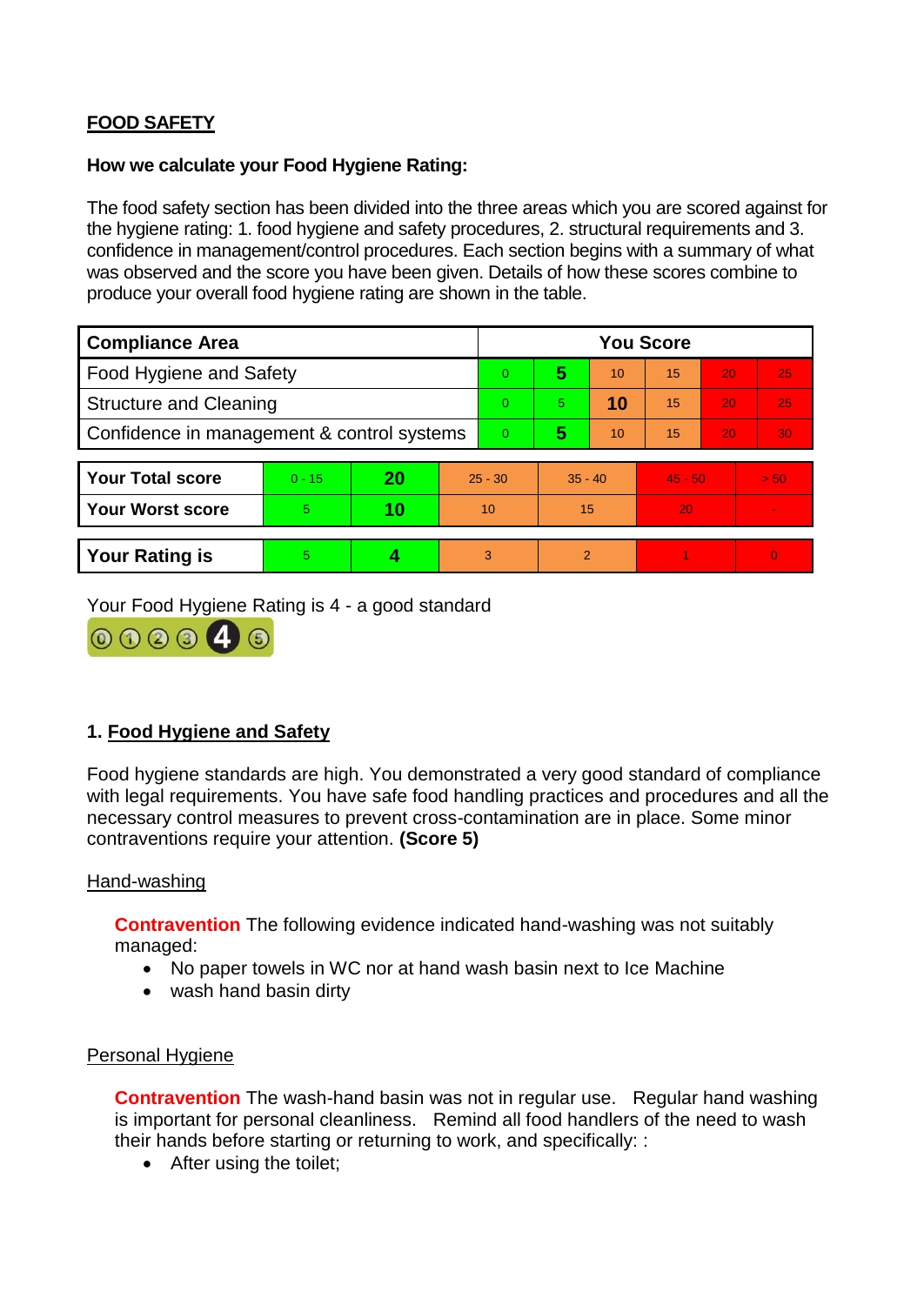- After handling rubbish;
- After smoking:
- After taking a break;
- After handling raw food

### **2. Structure and Cleaning**

The structure facilities and standard of cleaning and maintenance are of a generally satisfactory standard but there are some repairs and/or improvements which are required in order for you to comply with the law. Pest control and waste disposal provisions are adequate. The contraventions require your attention; although not critical to food safety they may become so if not addressed. **(Score 10)**

### Cleaning of Structure

**Contravention** The following structural items were dirty and require more frequent and thorough cleaning:

- skirtings and walls behind equipment and near 'office'
- remove broken furniture from the servery
- the chair used at the till has a fabric cover which is not easy to clean remove from servery counter.

### Cleaning Chemicals, Materials, Equipment and Methods

**Contravention** Cardboard cannot be properly cleaned. Do not use it to cover the floor/ shelves or on work surfaces (under equipment), in food rooms. Remove the newspaper used under the waste tea leaf container.

### Pest Control

**Recommendation** it is recommended that a the electronic fly killer is sited on a wall away from the food preparation servery area

### **3. Confidence in Management**

A food safety management system is in place and you demonstrate a very good standard of compliance with the law. Food hazards are understood properly controlled managed and reviewed. Your records are appropriate and generally maintained. You have a good track record. There are some minor contraventions which require your attention. **(Score 5)**

#### Food Safety Management System

A copy of the Food Safety Management System was seen and appears to cover all